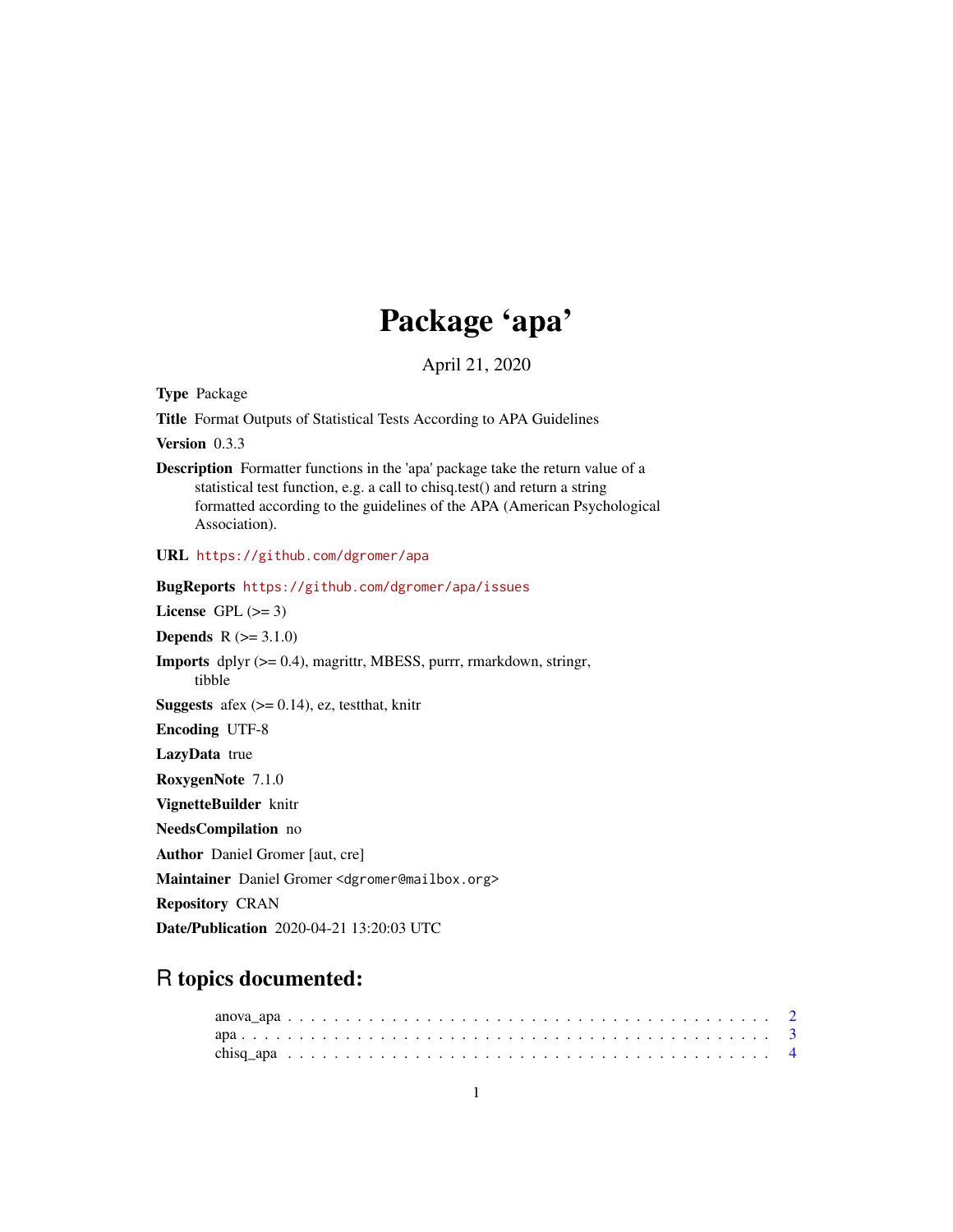<span id="page-1-0"></span>

| Index |  |  |  |  |  |  |  |  |  |  |  |  |  |  |  |  |  |  |  |  | 13 |
|-------|--|--|--|--|--|--|--|--|--|--|--|--|--|--|--|--|--|--|--|--|----|
|       |  |  |  |  |  |  |  |  |  |  |  |  |  |  |  |  |  |  |  |  |    |
|       |  |  |  |  |  |  |  |  |  |  |  |  |  |  |  |  |  |  |  |  |    |
|       |  |  |  |  |  |  |  |  |  |  |  |  |  |  |  |  |  |  |  |  |    |
|       |  |  |  |  |  |  |  |  |  |  |  |  |  |  |  |  |  |  |  |  |    |
|       |  |  |  |  |  |  |  |  |  |  |  |  |  |  |  |  |  |  |  |  |    |
|       |  |  |  |  |  |  |  |  |  |  |  |  |  |  |  |  |  |  |  |  |    |
|       |  |  |  |  |  |  |  |  |  |  |  |  |  |  |  |  |  |  |  |  |    |

<span id="page-1-1"></span>anova\_apa *Report ANOVA in APA style*

#### Description

Report ANOVA in APA style

#### Usage

```
anova_apa(
 x,
 effect = NULL,
 sph_corr = c("greenhouse-geisser", "gg", "huynh-feldt", "hf", "none"),
 force_sph_corr = FALSE,
 es = c("petasq", "pes", "getasq", "ges"),
 format = c("text", "markdown", "rmarkdown", "html", "latex", "latex_math", "docx",
    "plotmath"),
 info = FALSE,
 print = TRUE
)
```

| $\mathsf{x}$ | A call to aov, ez::ezANOVA, or afex::afex_ez, afex::afex_car or afex::afex_4                                                                                                                                                                                                                         |
|--------------|------------------------------------------------------------------------------------------------------------------------------------------------------------------------------------------------------------------------------------------------------------------------------------------------------|
| effect       | Character string indicating the name of the effect to display. If is NULL, all effects<br>are reported (default).                                                                                                                                                                                    |
| sph_corr     | Character string indicating the method used for correction if the assumption<br>of sphericity is violated (only applies to repeated-measures and mixed design<br>ANOVA). Can be one of "greenhouse-geisser" (default), "huynh-feldt" or<br>"none" (you may also use the abbreviations "gg" or "hf"). |
|              | force_sph_corr Logical indicating if sphericity correction should be applied to all within factors<br>regardless of what the result of Mauchly's test of sphericity is (default is FALSE).                                                                                                           |
| es           | Character string indicating the effect size to display in the output, one of "petasq"<br>(partial eta squared) or "getasq" (generalized eta squared) (you may also use<br>the abbreviations "pes" or "ges").                                                                                         |
| format       | Character string specifying the output format. One of "text", "markdown",<br>"rmarkdown", html, "latex", "latex_math", "docx" or "plotmath".                                                                                                                                                         |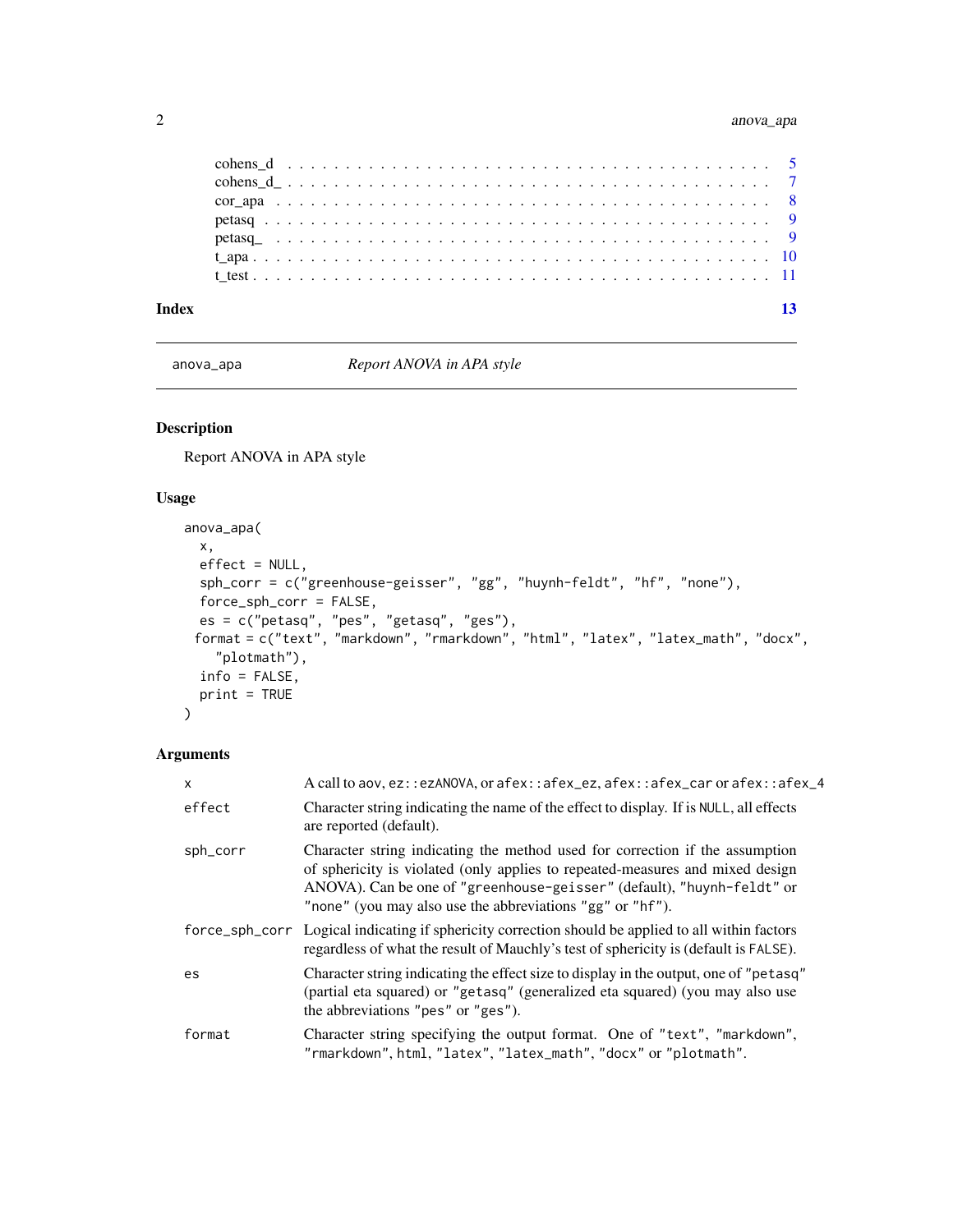<span id="page-2-0"></span> $apa$  3

| info  | Logical indicating whether to print a message on the used test (default is FALSE) |
|-------|-----------------------------------------------------------------------------------|
| print | Logical indicating whether to print the formatted output via cat (TRUE, default)  |
|       | or return as a data frame.                                                        |

#### Examples

```
# Using the ez package
library(ez)
data(ANT)
x \le - ezANOVA(ANT[ANT$error==0,], dv = rt, wid = subnum,
             within = c(cue, flank), between = group, detailed = TRUE)
anova_apa(x)
# Using the afex package
library(afex)
data(md_12.1)
y \le - aov_ez(id = "id", dv = "rt", data = md_12.1,
            within = c("angle", "noise"))
anova_apa(y)
```

| apa |  | APA Formatting for RMarkdown Reports |  |
|-----|--|--------------------------------------|--|
|     |  |                                      |  |

#### Description

A wrapper around the \*\_apa functions, providing a convenient way to use the formatters in inline code in RMarkdown documents.

#### Usage

```
apa(x, effect = NULL, format = "rmarkdown", print = FALSE, ...)
```

| $\mathsf{x}$ | An R object. Must be a call to one of $a$ fex:: $a$ ov_4, $a$ fex:: $a$ ov_car, $a$ fex:: $a$ ov_ez,<br>chisq.test, cor.test, ez::ezANOVA or t_test. |
|--------------|------------------------------------------------------------------------------------------------------------------------------------------------------|
| effect       | (only applicable if x is an ANOVA) Character string indicating the name of the<br>effect to display. If is NULL, all effects are reported (default). |
| format       | Character string specifying the output format. One of "text", "markdown",<br>"rmarkdown", html, "latex" or "docx".                                   |
| print        | Logical indicating whether to return the result as an R object (FALSE) or print<br>using cat (TRUE).                                                 |
| $\ddotsc$    | Further arguments passed to other methods                                                                                                            |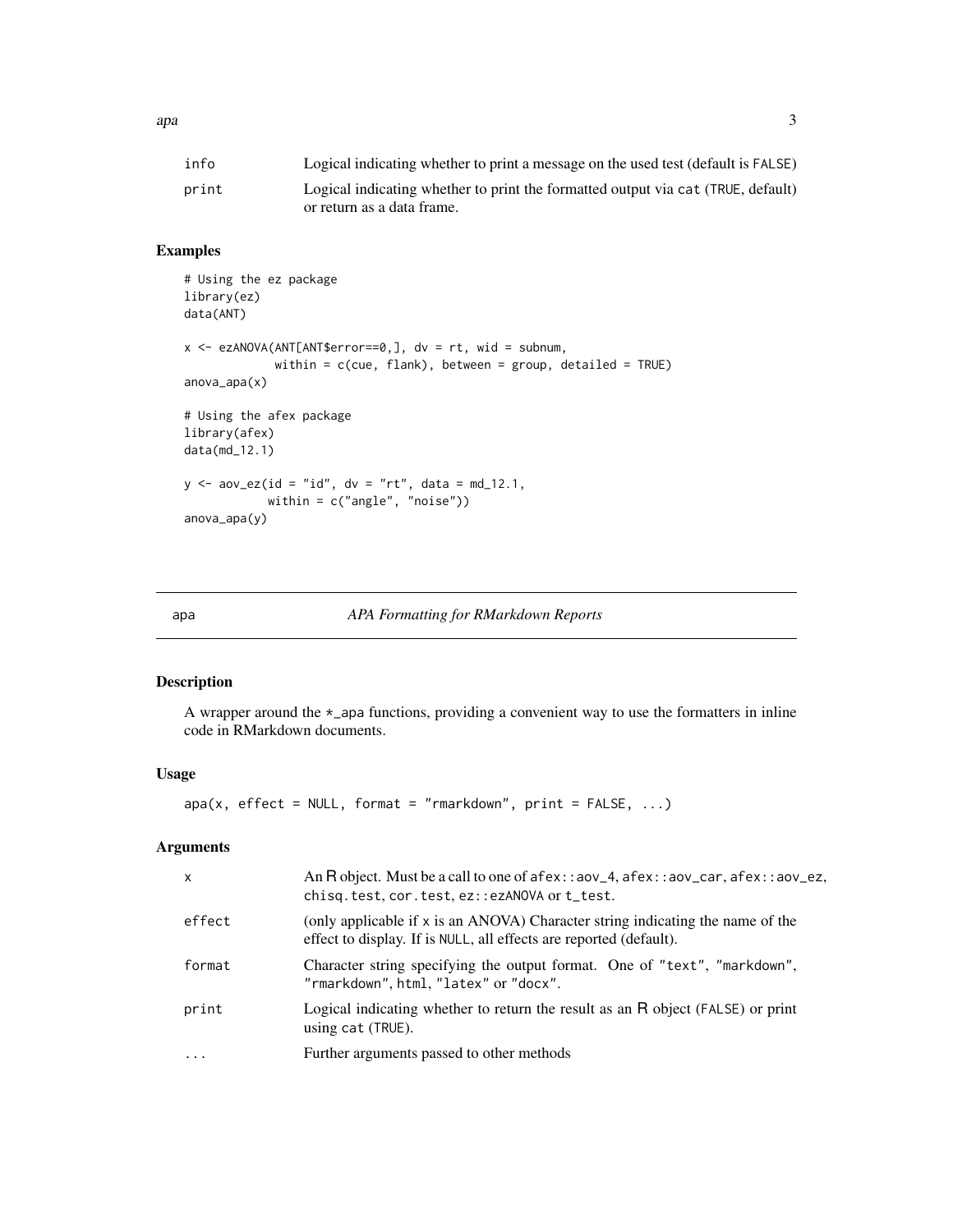#### <span id="page-3-0"></span>See Also

[anova\\_apa,](#page-1-1) [chisq\\_apa,](#page-3-1) [cor\\_apa,](#page-7-1) [t\\_apa](#page-9-1)

#### <span id="page-3-1"></span>chisq\_apa *Report Chi-squared test in APA style*

#### Description

Report Chi-squared test in APA style

#### Usage

```
chisq_apa(
 x,
 print_n = FALSE,
 format = c("text", "markdown", "rmarkdown", "html", "latex", "latex_math", "docx",
    "plotmath"),
 info = FALSE,
 print = TRUE
)
```
#### Arguments

| X.      | A call to chisq. test                                                                                                                        |
|---------|----------------------------------------------------------------------------------------------------------------------------------------------|
| print_n | Logical indicating whether to show sample size in text                                                                                       |
| format  | Character string specifying the output format. One of "text", "markdown",<br>"rmarkdown", html, "latex", "latex_math", "docx" or "plotmath". |
| info    | Logical indicating whether to print a message on the used test (default is FALSE)                                                            |
| print   | Logical indicating whether to print the formatted output via cat (TRUE, default)<br>or return as character string.                           |

#### Examples

```
# Example data from ?chisq.test
m <- rbind(c(762, 327, 468), c(484, 239, 477))
```
chisq\_apa(chisq.test(m))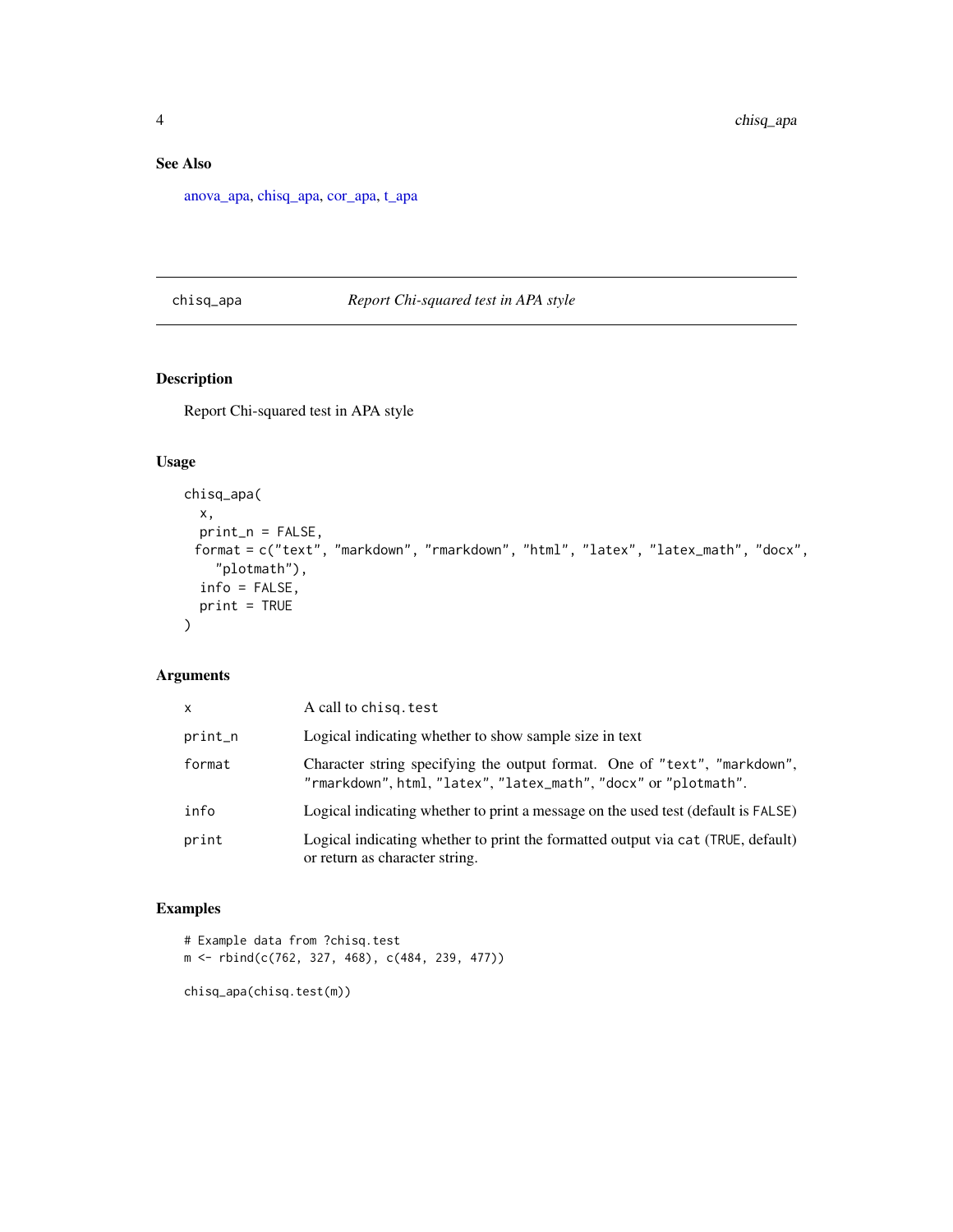<span id="page-4-0"></span>

Calculate Cohen's d from raw data or a call to t\_test/t.test.

#### Usage

```
cohens_d(...)
## Default S3 method:
cohens_d(
 x,
 y = NULL,paired = FALSE,corr = c("none", "hedges_g", "glass_delta"),
 na.rm = FALSE,
  ...
\mathcal{L}## S3 method for class 'data.frame'
cohens_d(
 data,
 dv,
 iv,
 paired = FALSE,corr = c("none", "hedges_g", "glass_delta"),
 na.rm = FALSE,
  ...
)
## S3 method for class 'formula'
cohens_d(
 formula,
 data,
 paired = FALSE,
 corr = c("none", "hedges_g", "glass_delta"),
 na.rm = FALSE,...
\mathcal{L}## S3 method for class 'htest'
cohens_d(ttest, corr = c("none", "hedges_g", "glass_delta"), ...)
```
#### Arguments

... Further arguments passed to methods.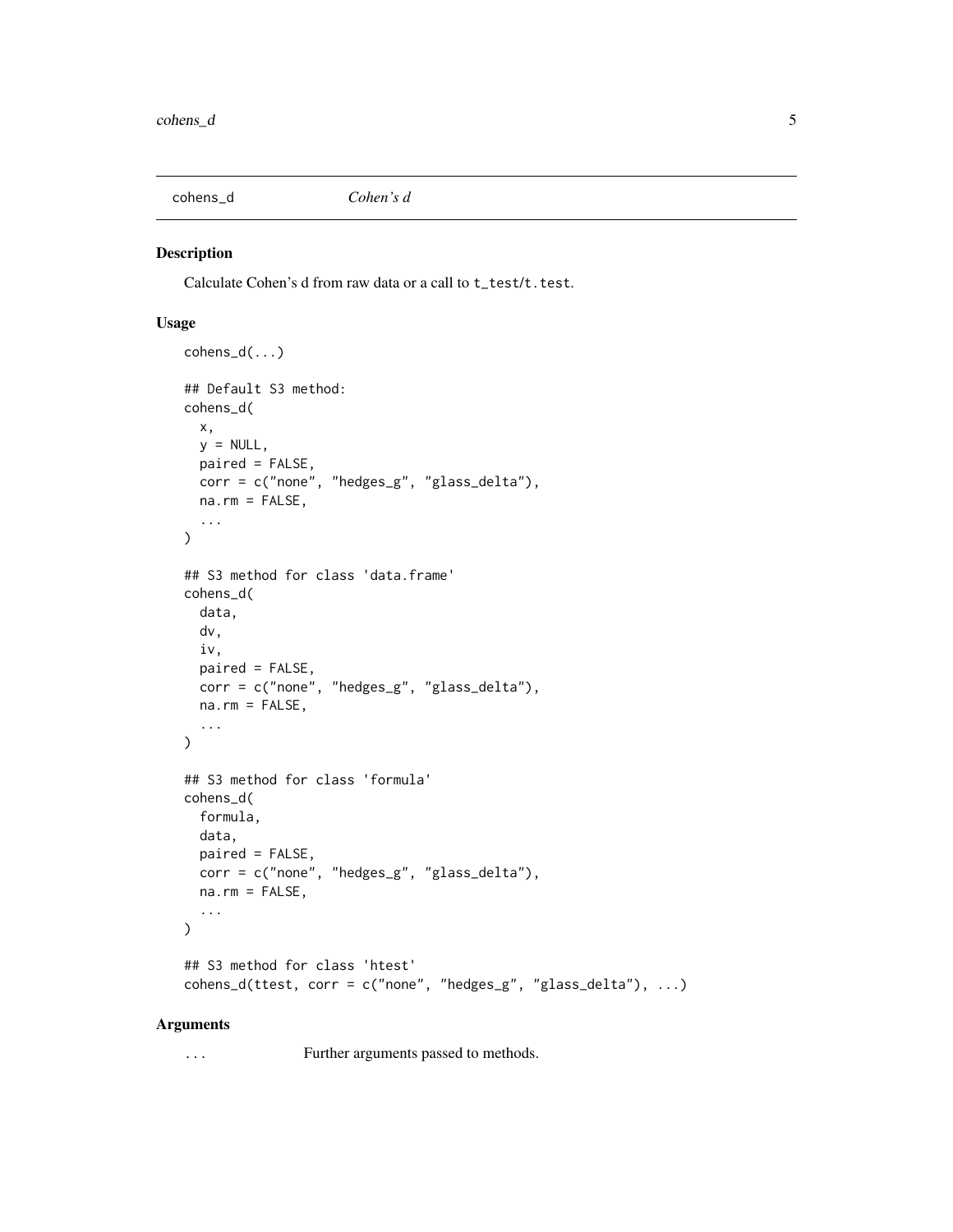<span id="page-5-0"></span>

| X       | A (non-empty) numeric vector of data values.                                                                                                                                                                                                                     |
|---------|------------------------------------------------------------------------------------------------------------------------------------------------------------------------------------------------------------------------------------------------------------------|
| У       | An optional (non-empty) numeric vector of data values.                                                                                                                                                                                                           |
| paired  | A logical indicating whether Cohen's d should be calculated for a paired sample<br>or two independent samples (default). Ignored when calculating Cohen's for<br>one sample.                                                                                     |
| corr    | Character specifying the correction applied to calculation of the effect size:<br>"none" (default) returns Cohen's d, "hedges_g" applies Hedges correction and<br>"glass_delta" calculates Glass' $\Delta$ (uses the standard deviation of the second<br>group). |
| na.rm   | Logical. Should missing values be removed?                                                                                                                                                                                                                       |
| data    | A data frame containing either the variables in the formula formula or the vari-<br>ables specified by dv and iv.                                                                                                                                                |
| dv      | Character indicating the name of the column in data for the dependent variable                                                                                                                                                                                   |
| iv      | Character indicating the name of the column in data for the independent vari-<br>able                                                                                                                                                                            |
| formula | A formula of the form $\ln s \sim r$ rhs where $\ln s$ is a numeric variable giving the<br>data values (dependent variable) and rhs a factor with two levels giving the<br>corresponding groups (independent variable).                                          |
| ttest   | An object of class htest (a call to either t_test (preferred) or t. test).                                                                                                                                                                                       |

#### Details

To calculate Cohen's d from summary statistics (M, SD, ..) use [cohens\\_d\\_.](#page-6-1)

#### References

Lakens, D. (2013). Calculating and reporting effect sizes to facilitate cumulative science: a practical primer for t-tests and ANOVAs. *Frontiers in Psychology*, 4, 863. doi:10.3389/fpsyg.2013.00863

#### Examples

```
# Calculate from raw data
cohens_d(c(10, 15, 11, 14, 17), c(22, 18, 23, 25, 20))
# Methods when working with data frames
cohens_d(sleep, dv = extra, iv = group, paired = TRUE)# or
cohens_d(sleep, dv = "extra", iv = "group", paired = TRUE)# formula interface
cohens_d(extra \sim group, sleep, paired = TRUE)
# Or pass a call to t_test or t.test
```

```
cohens_d(t_test(extra \sim group, sleep, paired = TRUE))
```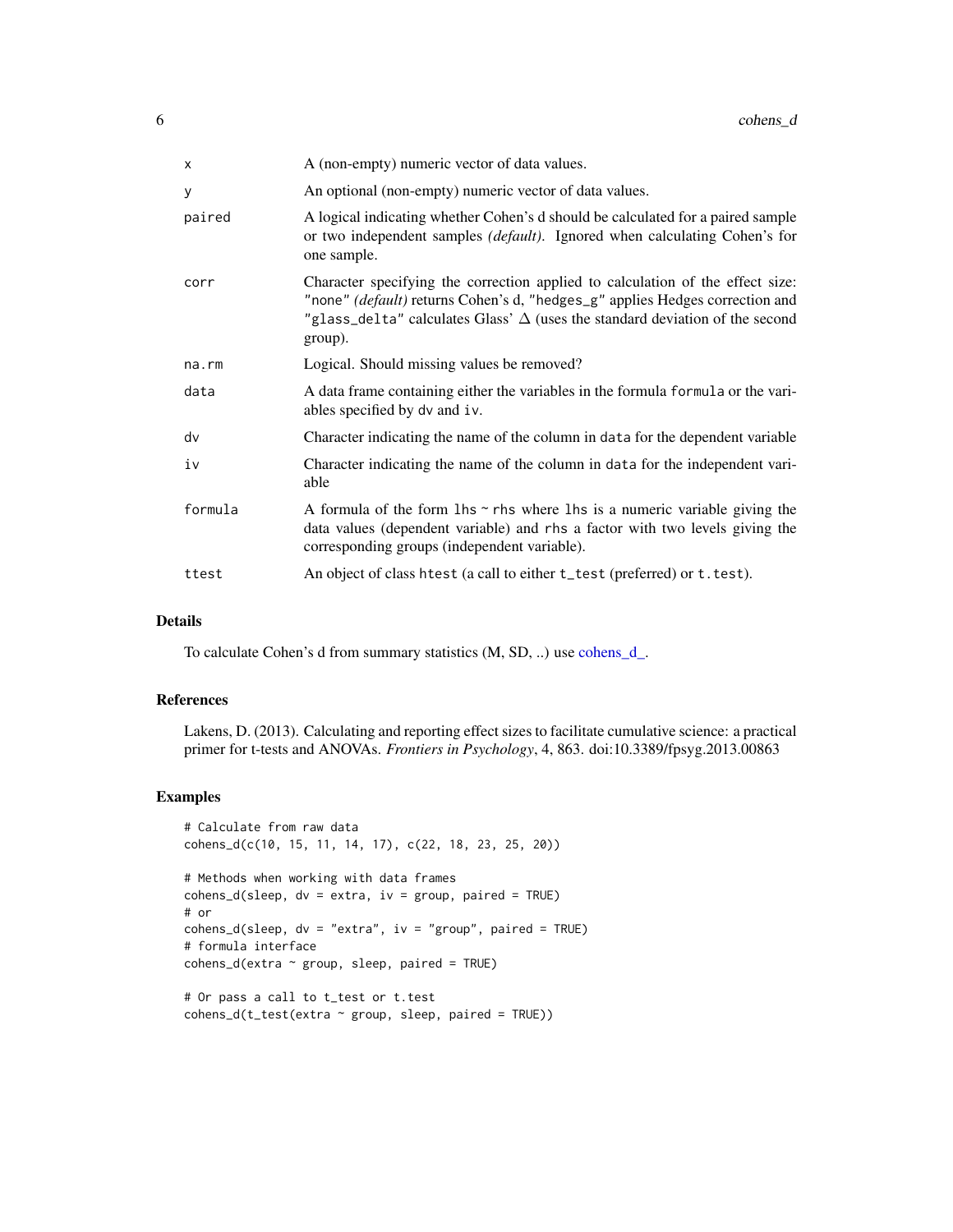<span id="page-6-1"></span><span id="page-6-0"></span>cohens\_d\_ *Cohen's d*

#### Description

Calculate Cohens'd from different statistics (see Details).

#### Usage

```
cohens_d_(
 m1 = NULL,m2 = NULL,sd1 = NULL,sd2 = NULL,n1 = NULL,n2 = NULL,t = NULL,n = NULL,paired = FALSE,
 corr = c("none", "hedges_g", "glass_delta")
)
```
#### Arguments

| m1              | Numeric, mean of the first group                                                                                                                                                                                                                                 |
|-----------------|------------------------------------------------------------------------------------------------------------------------------------------------------------------------------------------------------------------------------------------------------------------|
| m <sub>2</sub>  | Numeric, mean of the second group                                                                                                                                                                                                                                |
| sd1             | Numeric, standard deviation of the first group                                                                                                                                                                                                                   |
| sd <sub>2</sub> | Numeric, standard deviation of the second group                                                                                                                                                                                                                  |
| n1              | Numeric, size of the first group                                                                                                                                                                                                                                 |
| n2              | Numeric, size of the second group                                                                                                                                                                                                                                |
| t               | Numeric, t-test statistic                                                                                                                                                                                                                                        |
| n               | Numeric, total sample size.                                                                                                                                                                                                                                      |
| paired          | Logical indicating whether to calculate Cohen's for independent samples or one<br>sample (FALSE, <i>default</i> ) or for dependent samples (TRUE).                                                                                                               |
| corr            | Character specifying the correction applied to calculation of the effect size:<br>"none" (default) returns Cohen's d, "hedges_g" applies Hedges correction and<br>"glass_delta" calculates Glass' $\Delta$ (uses the standard deviation of the second<br>group). |

#### Details

The following combinations of statistics are possible:

- m1, m2, sd1, sd2, n1 and n2
- t, n1 and n2
- t and n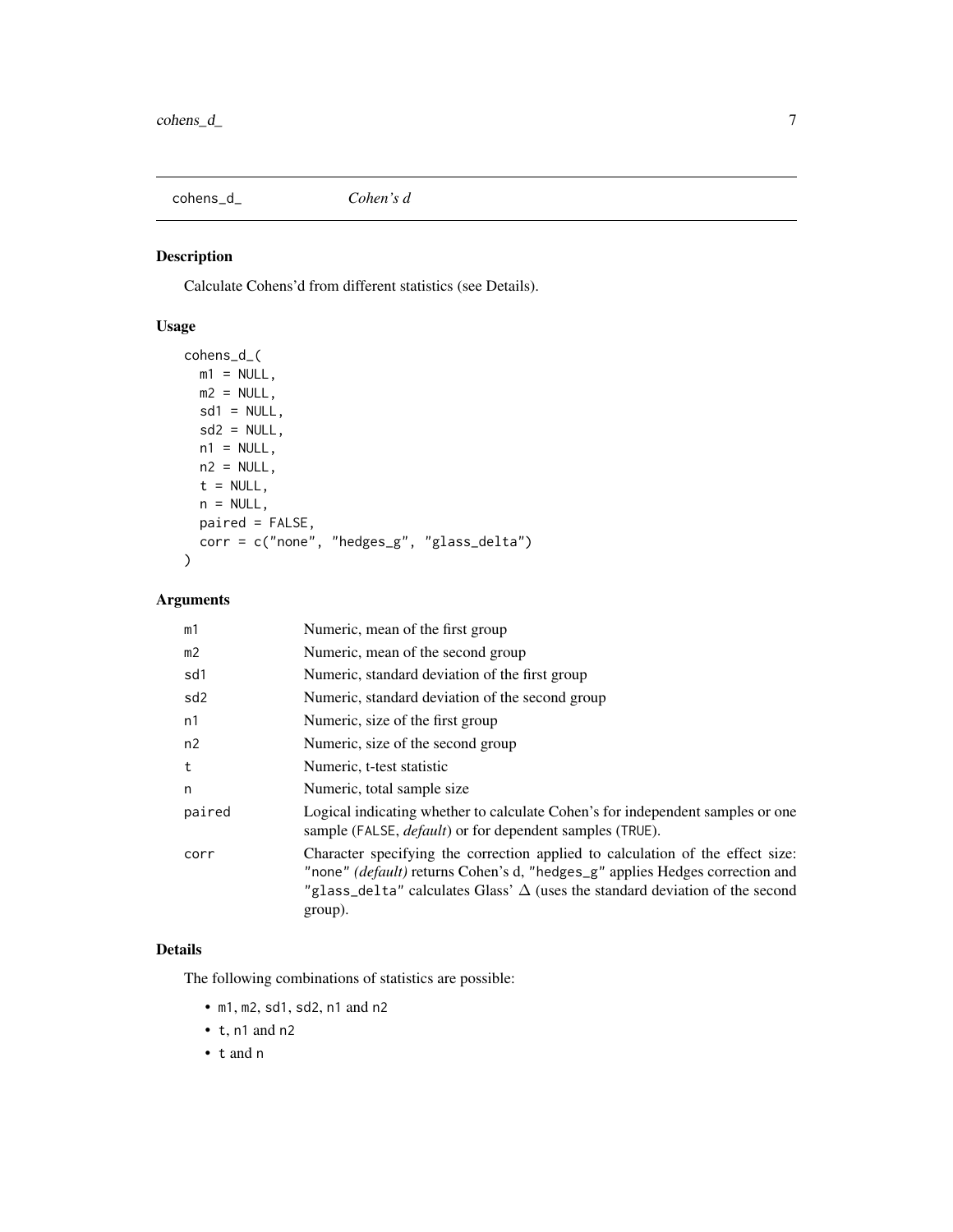#### <span id="page-7-0"></span>References

Lakens, D. (2013). Calculating and reporting effect sizes to facilitate cumulative science: a practical primer for t-tests and ANOVAs. *Frontiers in Psychology*, 4, 863. doi:10.3389/fpsyg.2013.00863

#### <span id="page-7-1"></span>cor\_apa *Report Correlation in APA style*

#### Description

Report Correlation in APA style

#### Usage

```
cor_apa(
 x,
 r_ci = FALSE,
 format = c("text", "markdown", "rmarkdown", "html", "latex", "latex_math", "docx",
    "plotmath"),
  info = FALSE,
 print = TRUE
\mathcal{L}
```
#### Arguments

| X       | A call to cor. test                                                                                                                                                                                   |
|---------|-------------------------------------------------------------------------------------------------------------------------------------------------------------------------------------------------------|
| $r$ _ci | Logical indicating whether to display the confidence interval for the correla-<br>tion coefficient (default is FALSE). Only available for Pearson's product moment<br>correlation (with $n \geq 4$ ). |
| format  | Character string specifying the output format. One of "text", "markdown",<br>"rmarkdown", html, "latex", "latex_math", "docx" or "plotmath".                                                          |
| info    | Logical indicating whether to print a message on the used test (default is FALSE)                                                                                                                     |
| print   | Logical indicating whether to print the formatted output via cat (TRUE, default)<br>or return as character string.                                                                                    |

#### Examples

```
# Example data from ?cor.test
x <- c(44.4, 45.9, 41.9, 53.3, 44.7, 44.1, 50.7, 45.2, 60.1)
y <- c( 2.6, 3.1, 2.5, 5.0, 3.6, 4.0, 5.2, 2.8, 3.8)
cor_apa(cor.test(x, y))
# Spearman's rho
cor<sub>-</sub>apa(cor.test(x, y, method = "spearman"))# Kendall's tau
cor_apa(cor.test(x, y, method = "kendall"))
```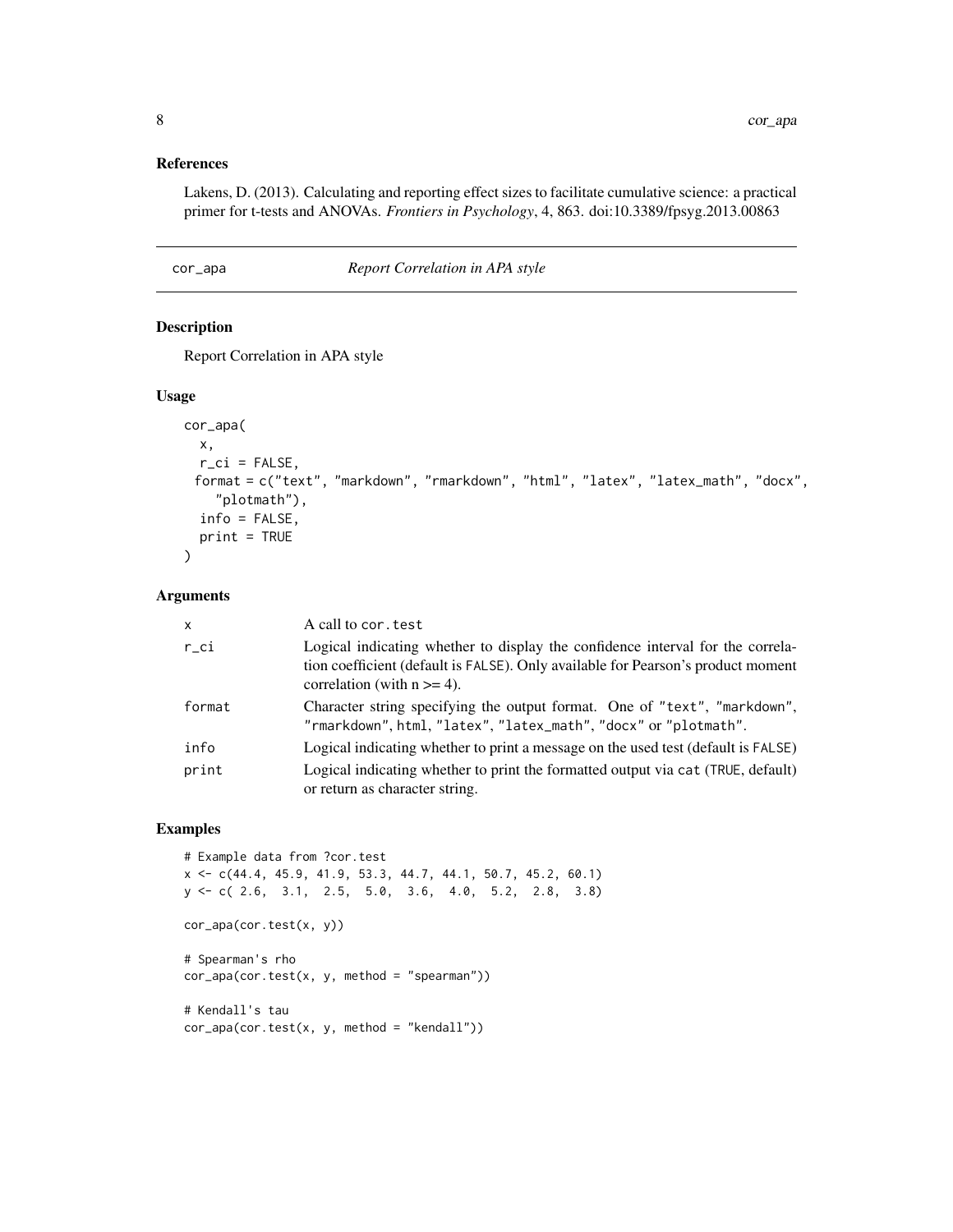<span id="page-8-0"></span>

Partial Eta Squared

#### Usage

petasq(x, effect)

#### Arguments

| X      | A call to aov, ez::ezANOVA or afex::aov_ez or afex::aov_car or afex::aov_4                                  |
|--------|-------------------------------------------------------------------------------------------------------------|
| effect | Character string indicating the name of the effect for which the partial eta squared<br>should be returned. |

| Partial Eta Squared<br>$petasq_$ |
|----------------------------------|
|----------------------------------|

#### Description

Calculate the partial eta squared effect size from sum of squares.

$$
\eta_p^2 = \frac{SS_{e}ffect}{SS_{e}ffect + SS_{e}rior}
$$

#### Usage

petasq\_(ss\_effect, ss\_error)

| ss_effect | numeric, sum of squares of the effect              |
|-----------|----------------------------------------------------|
| ss_error  | numeric, sum of squares of the corresponding error |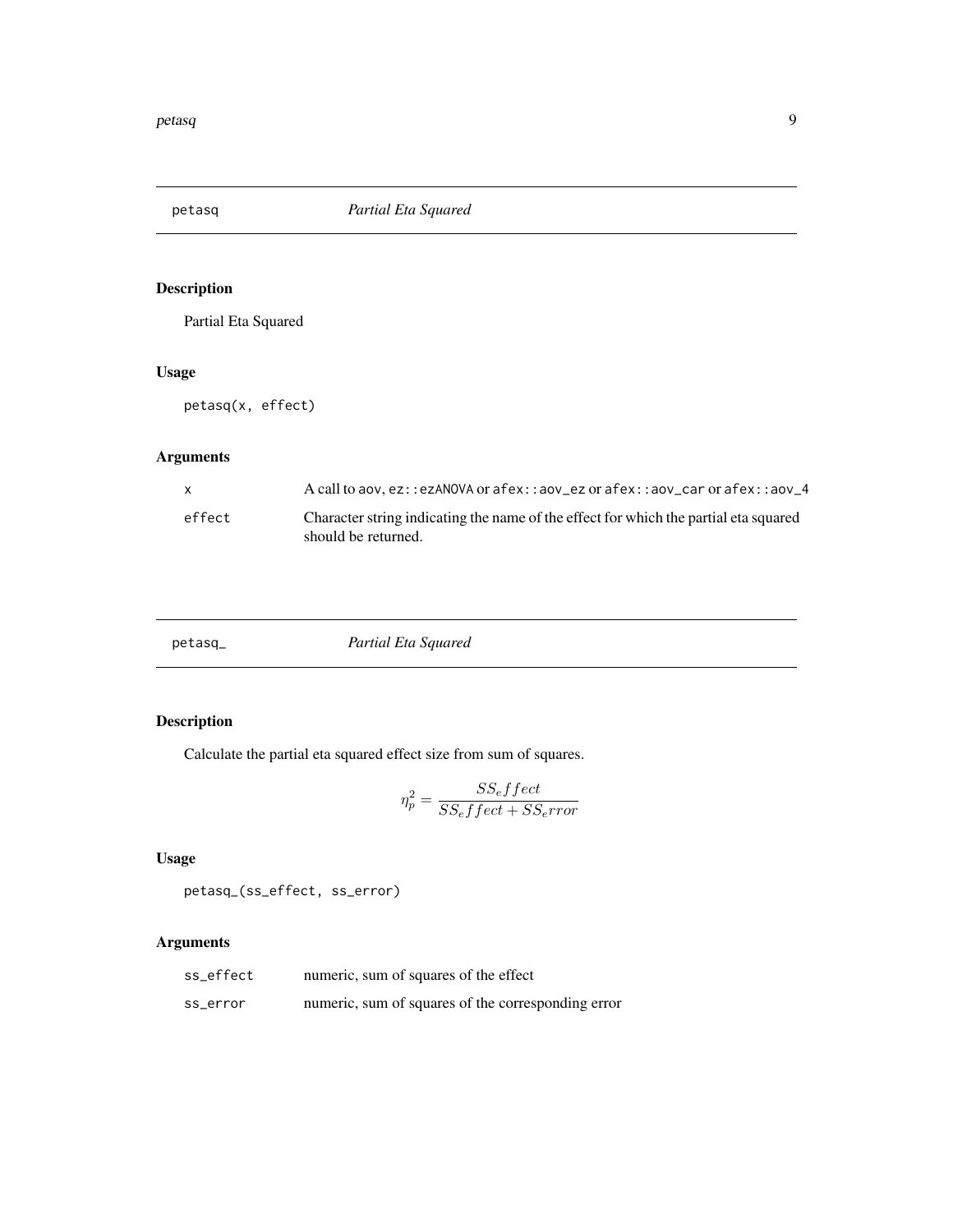<span id="page-9-1"></span><span id="page-9-0"></span>

Report t-Test in APA style

#### Usage

```
t_apa(
 x,
 es = "cohens_d",
 es\_ci = FALSE,format = c("text", "markdown", "rmarkdown", "html", "latex", "latex_math", "docx",
    "plotmath"),
 info = FALSE,
 print = TRUE
)
```
#### Arguments

| $\times$ | A call to t_test or t. test                                                                                                                                                                                                                         |
|----------|-----------------------------------------------------------------------------------------------------------------------------------------------------------------------------------------------------------------------------------------------------|
| es       | Character specifying the effect size to report. One of "cohens_d" (default),<br>"hedges_g" or "glass_delta" if x is an independent samples t-test. Ignored if<br>x is a paired samples or one sample t-test (cohen's d is reported for these test). |
| es ci    | Logical indicating whether to add the 95 for Cohen's d (experimental; default is<br>FALSE).                                                                                                                                                         |
| format   | Character string specifying the output format. One of "text", "markdown",<br>"rmarkdown", html, "latex", "latex_math", "docx" or "plotmath".                                                                                                        |
| info     | Logical indicating whether to print a message on the used test (default is FALSE)                                                                                                                                                                   |
| print    | Logical indicating whether to print the formatted output via cat (TRUE, default)<br>or return as character string.                                                                                                                                  |

#### Examples

# Two independent samples t-test  $t$ <sub>-</sub>apa( $t$ <sub>-</sub> $test(1:10, y = c(7:20)))$ # Two dependent samples t-test

t\_apa(t\_test(extra ~ group, sleep, paired = TRUE))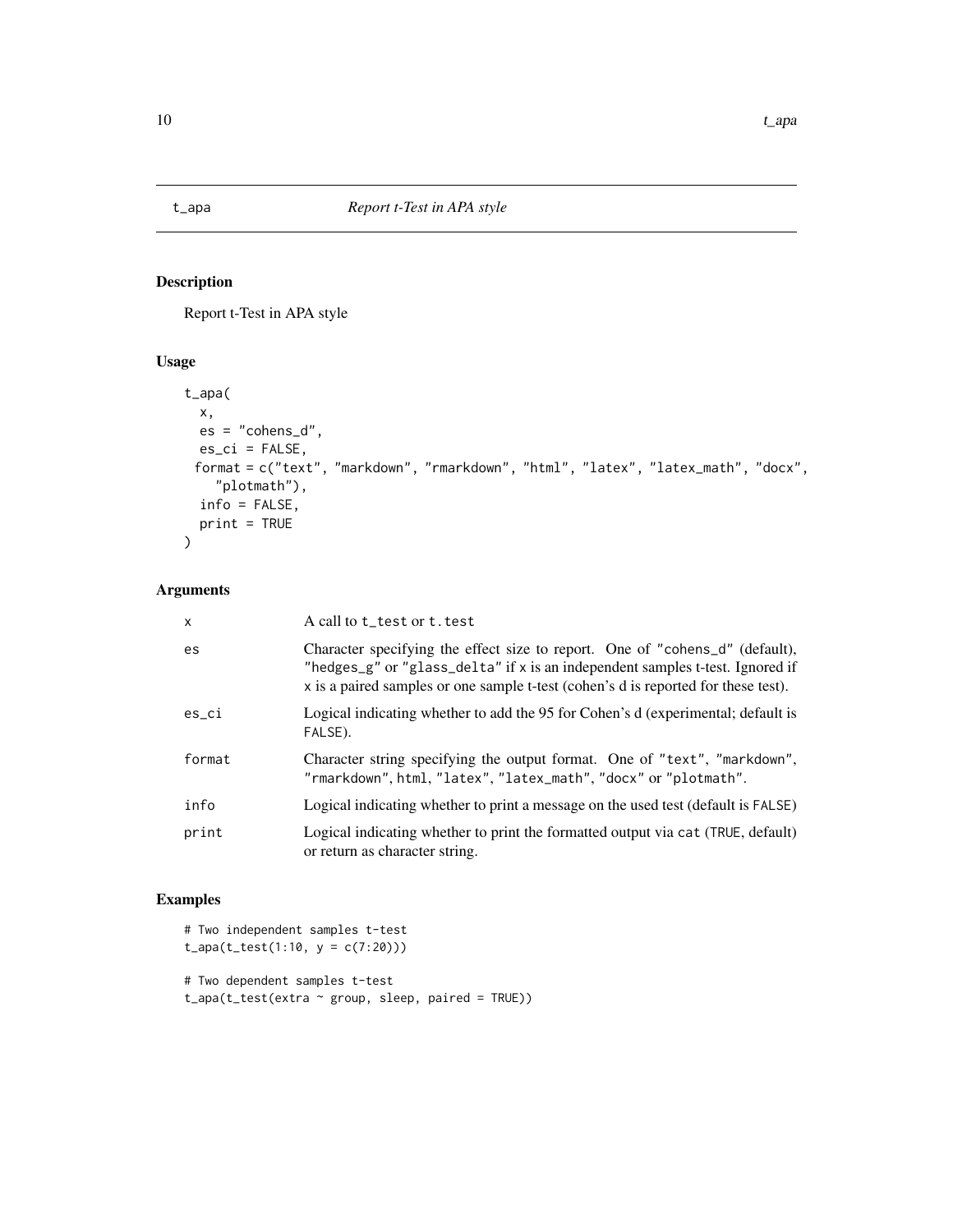<span id="page-10-0"></span>

A wrapper for t.test which includes the original data in the returned object.

#### Usage

```
t_{\text{test}(x, \ldots)}## Default S3 method:
t_test(
 x,
 y = NULL,alternative = c("two.sided", "less", "greater"),
 mu = 0,
 paired = FALSE,
 var.equal = FALSE,
 conf. level = 0.95,...
\mathcal{L}## S3 method for class 'formula'
t_test(formula, data, subset, na.action, ...)
```

| X           | a (non-empty) numeric vector of data values.                                                                                                                                                                                                     |
|-------------|--------------------------------------------------------------------------------------------------------------------------------------------------------------------------------------------------------------------------------------------------|
| $\cdots$    | further arguments to be passed to or from methods.                                                                                                                                                                                               |
| У           | an optional (non-empty) numeric vector of data values.                                                                                                                                                                                           |
| alternative | a character string specifying the alternative hypothesis, must be one of "two.sided"<br>(default), "greater" or "less". You can specify just the initial letter.                                                                                 |
| mu          | a number indicating the true value of the mean (or difference in means if you<br>are performing a two sample test).                                                                                                                              |
| paired      | a logical indicating whether you want a paired t-test.                                                                                                                                                                                           |
| var.equal   | a logical variable indicating whether to treat the two variances as being equal.<br>If TRUE then the pooled variance is used to estimate the variance otherwise the<br>Welch (or Satterthwaite) approximation to the degrees of freedom is used. |
| conf.level  | confidence level of the interval.                                                                                                                                                                                                                |
| formula     | a formula of the form $\ln s \sim r$ hs where $\ln s$ is a numeric variable giving the data<br>values and rhs a factor with two levels giving the corresponding groups.                                                                          |
| data        | an optional matrix or data frame (or similar: see model.frame) containing<br>the variables in the formula formula. By default the variables are taken from<br>environment(formula).                                                              |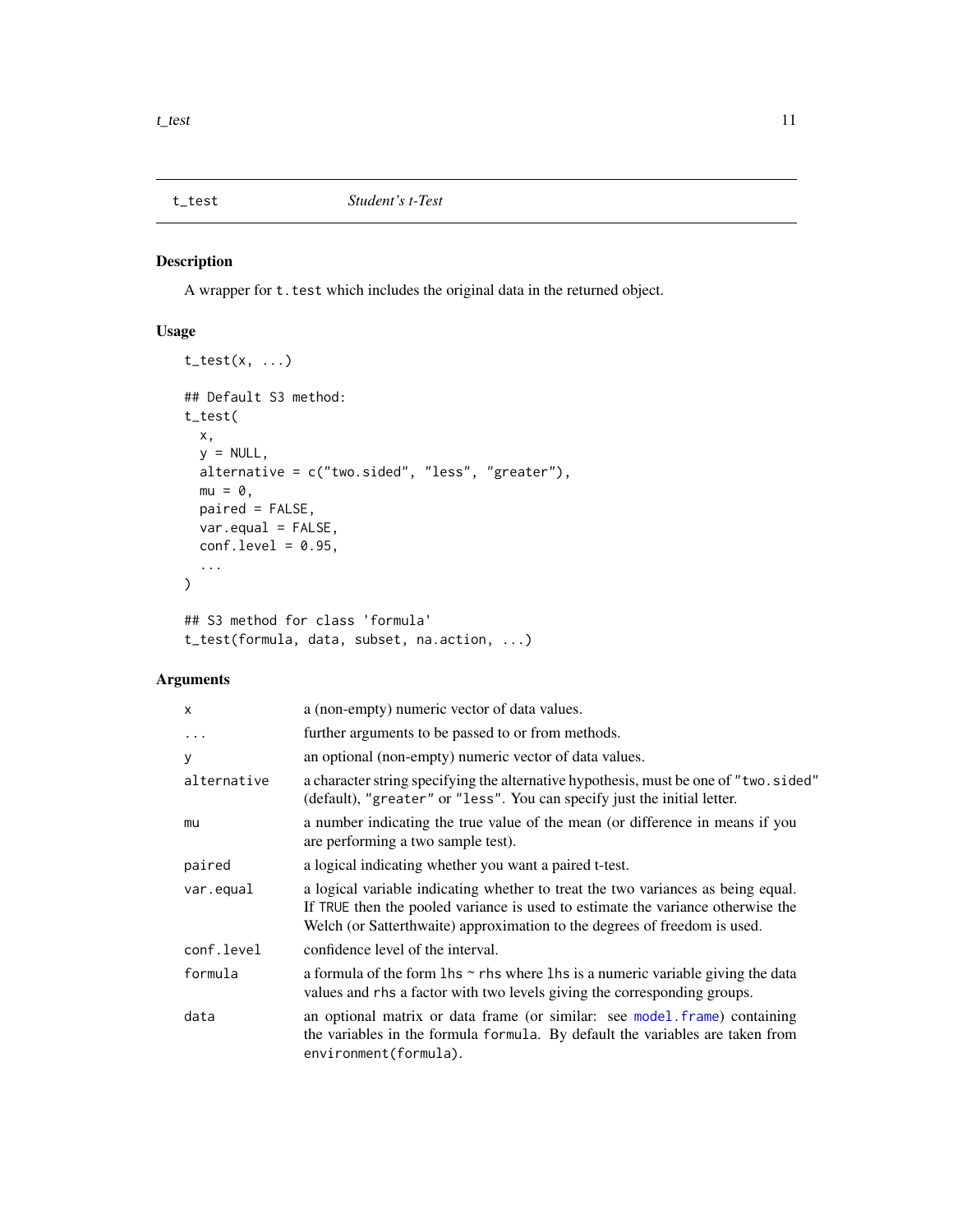<span id="page-11-0"></span>

| subset    | an optional vector specifying a subset of observations to be used.                                                |
|-----------|-------------------------------------------------------------------------------------------------------------------|
| na.action | a function which indicates what should happen when the data contain NAs. De-<br>faults to getOption("na.action"). |

#### See Also

[t.test](#page-0-0)